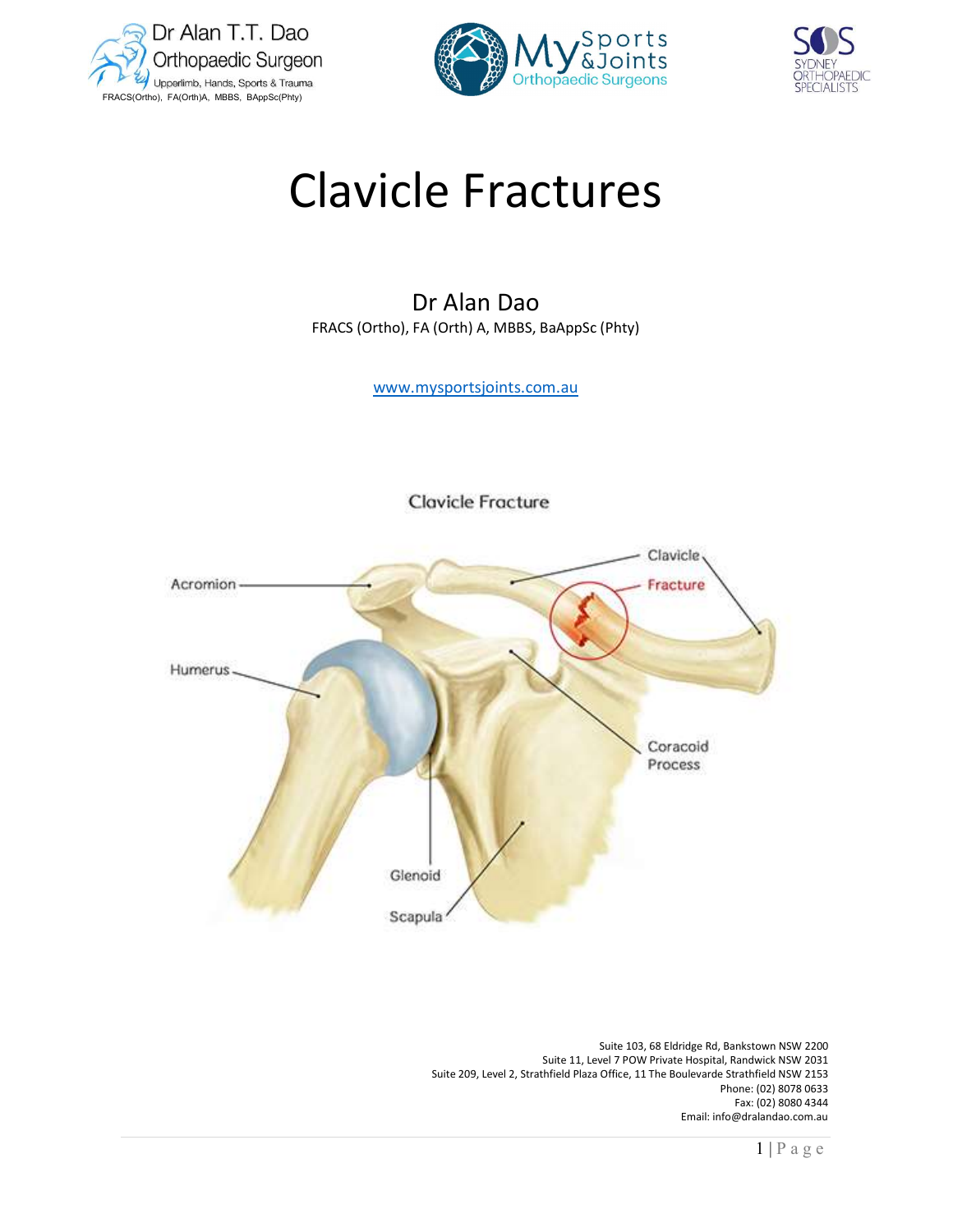





# Anatomy/Description

Your clavicle is the bone between the ribcage (sternum) and the shoulder blade (scapula) and its primary function is to connect the arm to the body. The clavicle is commonly referred to as the collar-bone. Your clavicle sits just above several important nerves and blood vessels, but thankfully these arrangements are often not affected when the clavicle is injured. A broken clavicle is a common fracture that accounts for approximately 5% of adult fractures, this fracture can be very painful and make it quite difficult to move your arm.



# What Causes a Clavicle Fracture?

Clavicle fractures occur in people of all ages, most fractures occur in the middle section - the shaft of the bone, where it is weakest. Though some fractures may occur closer to the scapula or sternum.

irect blow<br>bone that<br>2 | P a g e The most common cause of clavicle fractures is a fall onto an outstretched arm, or a direct blow to the shoulder, such as falling off a pushbike, that produces enough pressure on the bone that it snaps.

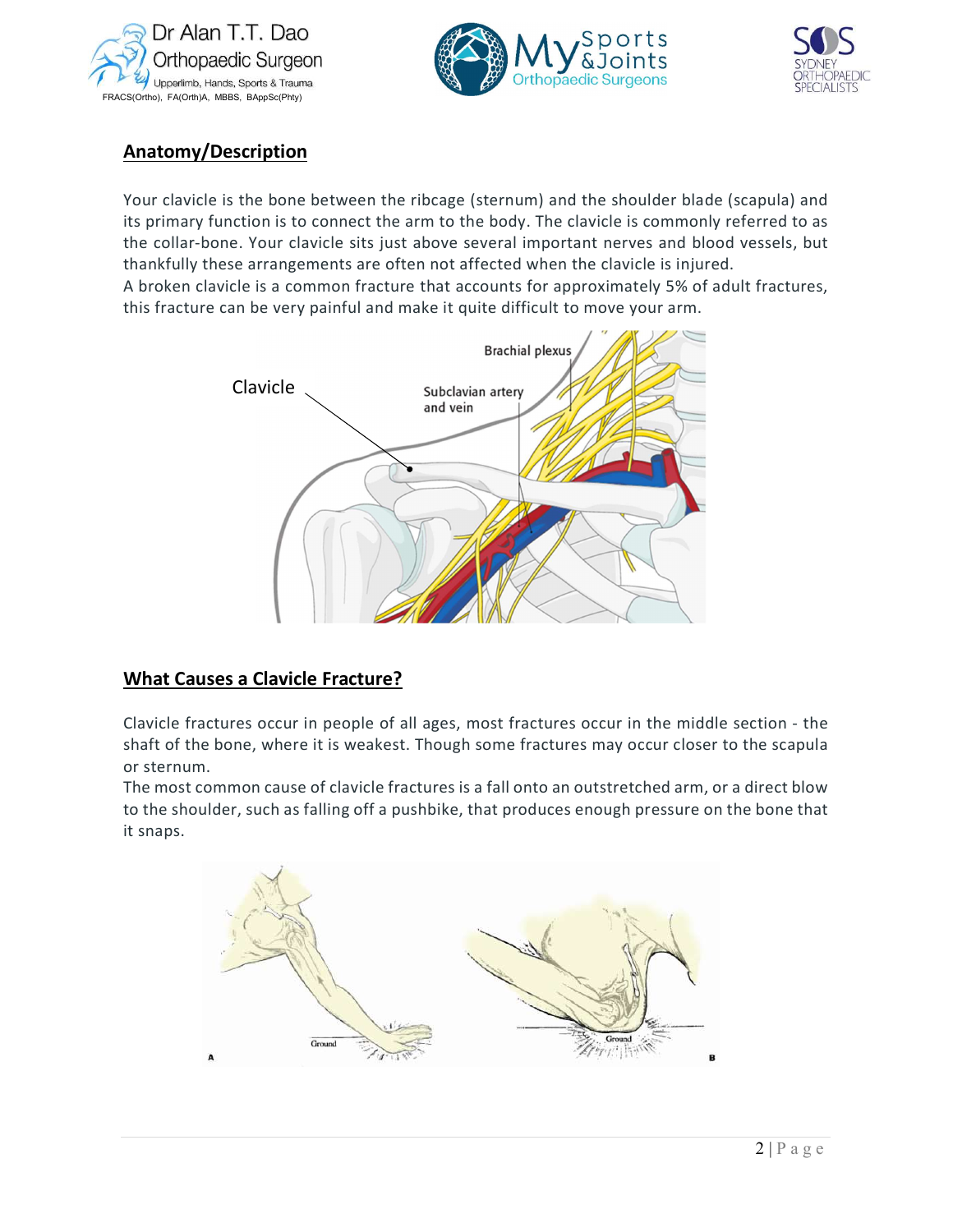





# Types of Fractures

A fracture can be either open or closed. An open fracture means that the fractured bones have broken through the skin, where a closed fracture refers to a fracture with intact skin. The bones can then either break into many pieces which is called a 'comminuted fracture' or they may simply be broken in two. A displaced fracture is where the bones have moved out of alignment. Clavicle fractures generally occur in the middle third segment of the bone. Sometimes they can occur towards the scapula end, or the Acromioclavicular joint (ACJ). These fractures typically have a higher rate of displacement and non-union.

#### Symptoms

- Pain and discomfort
- Weakness and Inability to lift the arm
- Bruising, swelling or the formation of a bump over the collarbone
- A grinding sensation when lifting the arm

## Surgical Treatment

Not all clavicle fractures require surgery, some can be treated using a sling which is designed to immobilize the arm and shoulder temporarily whilst the bone heals. However this treatment is only suitable for fractures where the bones have not moved out of alignment.

The initial non-surgical treatment approaches include:

- $\triangleright$  A sling or arm support
- $\triangleright$  Medication to help ease the pain and discomfort
- $\triangleright$  Exercise therapy It is important to maintain some level of appropriate movement to avoid stiffness and to help regain muscle strength once the bone has healed

in length<br>back into<br>the screws<br>and screw<br>rm will be<br> $\frac{1}{3}$  | P a g e For displaced fractures surgery may be required to realign the bones to their original anatomical position. This is usually done by using plates and screws. The procedure is called an open reduction and internal fixation (ORIF) of the clavicle. Dr Dao makes an incision approximately 10cm in length and using sterile instruments is able to manipulate and reduce the fractured bone back into alignment. He then fixes the bones in place using a carefully selected plate and measures the screws accordingly. Flouroscopy (operating theatre xrays) will be used to check the alignment and screw lengths. The wound will be closed with skin stitches and small adhesive dressings.

An ice pack is often applied in recovery to help defuse swelling and ease pain. Your arm will be placed in a sling or shoulder immobilizer.

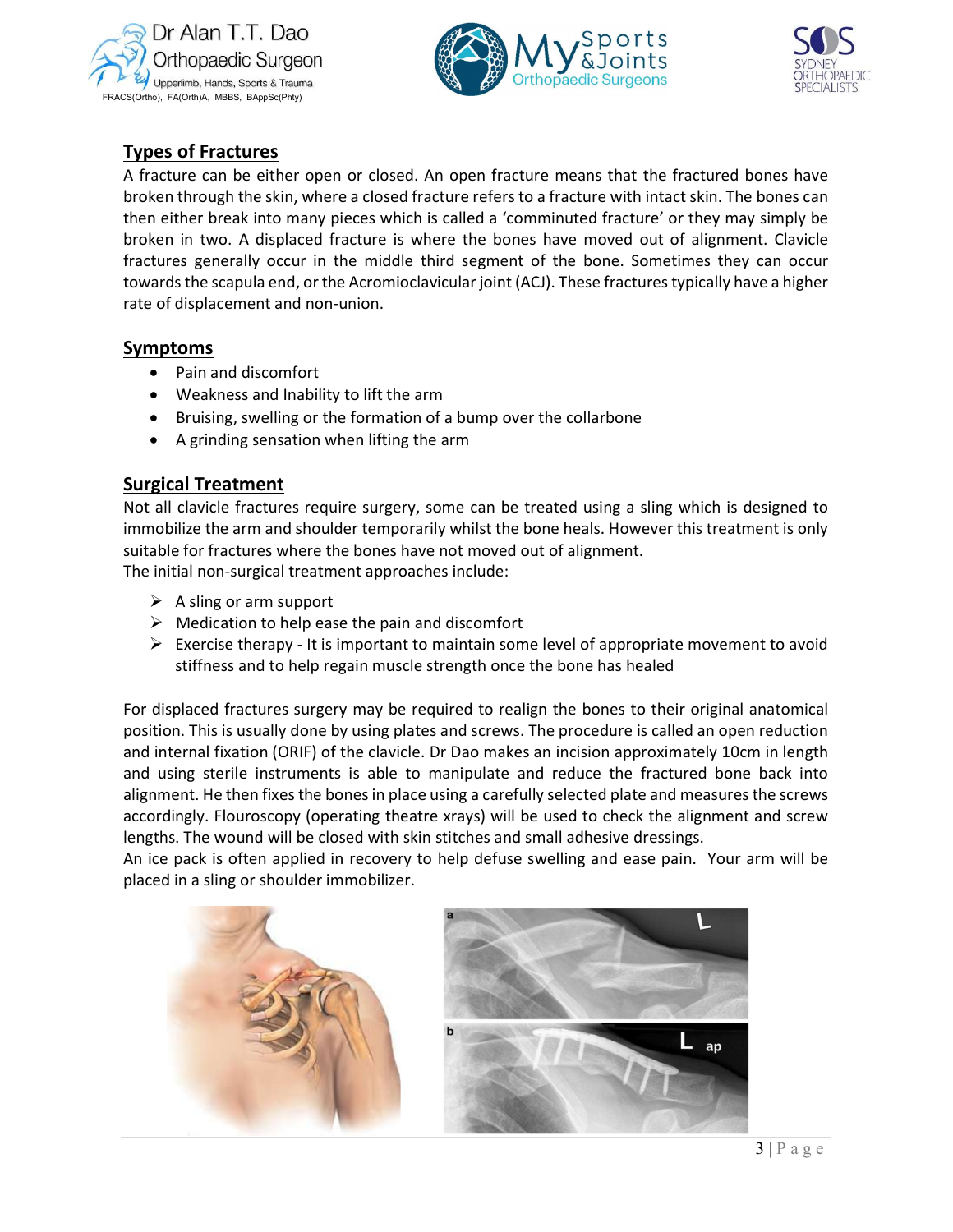





It is important to note that it is normal to experience some numbness just underneath the site of the incision due to the close proximity of certain skin nerves. In the long run most people do not experience discomfort around the incision site however some may experience irritation from backpack straps or seatbelts, if this is the case the plates and screws can be removed once the bone has completely healed.

You will be prescribed medication for the first few days post-surgery to help with the pain and discomfort temporarily. You will also receive a gentle exercise therapy plan that can be done at home to encourage rehabilitation and return to normal activities.

### Recovery and Follow Up After Surgery

After your procedure it will take several months for your clavicle to heal completely, it usually takes up to 3 months for most people to return to their normal activities, however this is dependent on many factors, such as if you smoke or are a diabetic, healing for these people may take longer.

You will be required to make a post-operative follow up appointment with Dr Dao at 2 weeks after surgery where Dr Dao will assess your wound and remove the stitches. You will then be required to make a second post-operative follow up appointment with Dr Dao at 6 to 8 weeks post procedure. Dr Dao will advise you of some gentle exercises to perform in order to prevent stiffness and promote rehabilitation.

### Frequently Asked Questions

#### Q: Will the fracture heal by itself?

A. Most clavicle fractures can be treated with immobilization but some more severe fractures require surgical intervention, it will depend on the severity of your fracture as to what approach is most beneficial, Dr Dao will discuss this with you.

#### Q: Will I need surgery to repair the fracture?

ou require<br>by require<br> $\frac{4}{4}$  | P a g e A. Less severe fractures may benefit from temporary immobilization and more complicated fractures will require surgical reduction and fixation.

#### Q. Is there any risks associated with the surgery?

A. All surgery has risks. Dr. Dao will discuss this with you at your consultation should you require surgery, the risks include, but are not limited to;

- $\triangleright$  Anaesthetic complications
- $\triangleright$  Wound infection or slow healing
- $\triangleright$  Pain
- $\triangleright$  Blood clots or bleeding
- $\triangleright$  Injury to nerves or blood vessels
- $\triangleright$  Malunion: bones healing in the wrong position or Non-union: fracture not healing
- $\triangleright$  Hardware irritation requiring removal at a later stage